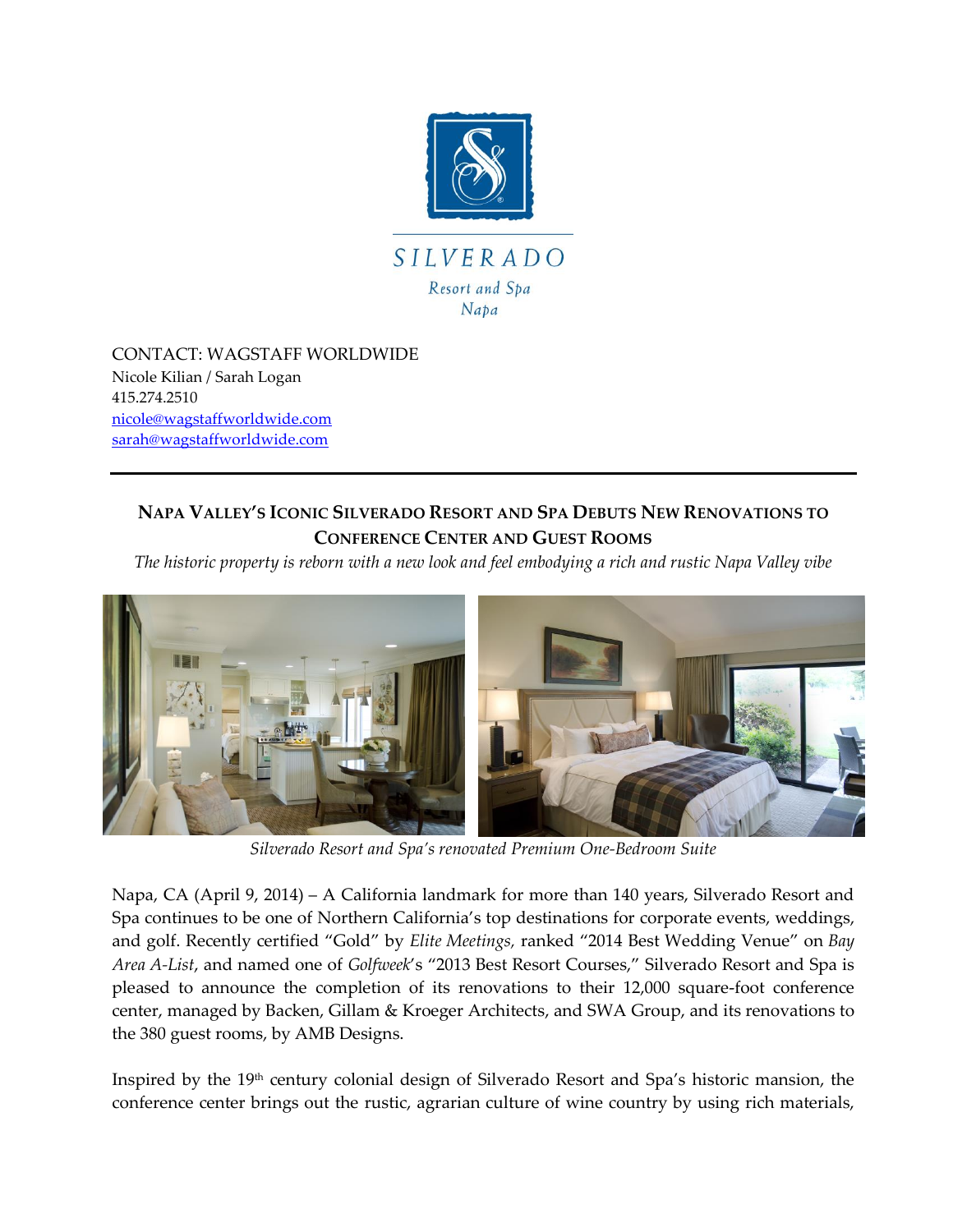including custom carpet bordered by white oak hardwood, oil-rubbed bronze, aged brick, and linen. The center now features classic profiles, trim, wainscoting, and bead boards, all freshly painted in aged white. The lower level conference rooms were transformed into a wine cellar experience with exposed and stained concrete, authentic brick work, controlled lighting, and custom wine racks as décor. Not only was every square inch of wall surface redesigned, but each room also received brand new Manhattan task chairs, banquet seating, tables, and improved internet access and bandwidth.

Silverado's conference center has an intrinsic wrap-around porch in the style of the original colonial plantations. The resort authenticated and enhanced the outdoor experience by extending and re-flooring the deck with new hardwood, and adding bead board ceilings, fluted outdoor fans, and beautiful rocking chairs. Shaded by a century old oak tree, the renovated deck offers groups additional break out space with incredible views of the golf course.

Over the past year, Silverado Resort and Spa and AMB Designs began transforming all 380 guest rooms with a fresh, updated feeling of warmth and luxury, including a new open kitchen design, art work, a redesigned fireplace, crisp Spartan white bedding with paisley and plaid accent fabric, new luxurious shower, stone vanity and additional modern fixtures.

The overall property renovations were sparked by Owner Johnny Miller, whose first initiative was to renovate the PGA championship North Course, reintroducing players to the property's world-class golf program. All of the resort renovation efforts combined have made Silverado Resort and Spa the perfect property to host the 2014 Frys.com Open this October. Further details on the 2014 Frys.com Open will be announced later this spring.

For more details, to book a room, or to reserve event space, please visit [www.silveradoresort.com](http://www.silveradoresort.com/) or call (1) 800-532-0500.

## **Silverado Resort and Spa**

A California landmark for more than 140 years, Silverado Resort and Spa began its life as a private estate and was converted into a contemporary resort featuring 380 guest rooms, a 15,000 square foot conference space, two PGA championship golf courses and two signature restaurants. Now owned by World Golf Hall of Fame member and lead NBC analyst Johnny Miller, the resort recently underwent renovations to its North Course, resort rooms and event spaces. Surrounded by Napa Valley's more than 540 wineries, the resort also features a 16,000 square foot spa, 10 secluded swimming pools, 13 tennis courts and other recreational offerings. This October 8-12, the resort will host the Frys.com Open on its championship North Course. For more information on the resort or to make reservations, please visit [www.silveradoresort.com](http://www.silveradoresort.com/) or call (1) 707-257-0200 or (1) 800-532-0500.

## **Dolce Hotels and Resorts**

Dolce Hotels and Resorts, a privately held operator of 27 upscale hotels, resorts and conference hotels in North America and Europe founded in 1981, is majority-owned by Broadreach Capital